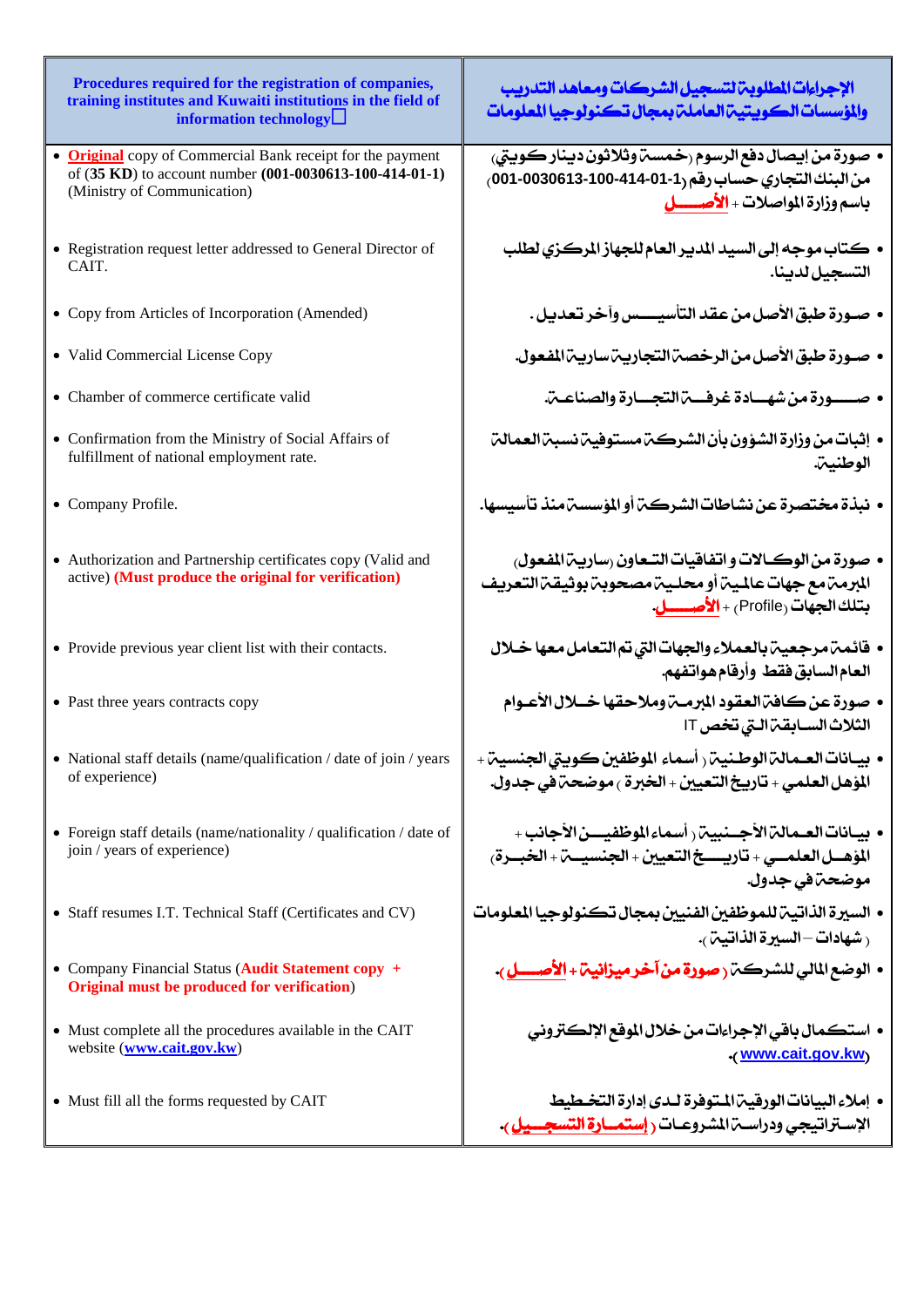



**ملحوظة :** 

**يرجى ختم كل صفحة من صفحات االستمارة بختم الشركة الرسمي.**

**Note:**

**All pages must be stamped with official company stamp.**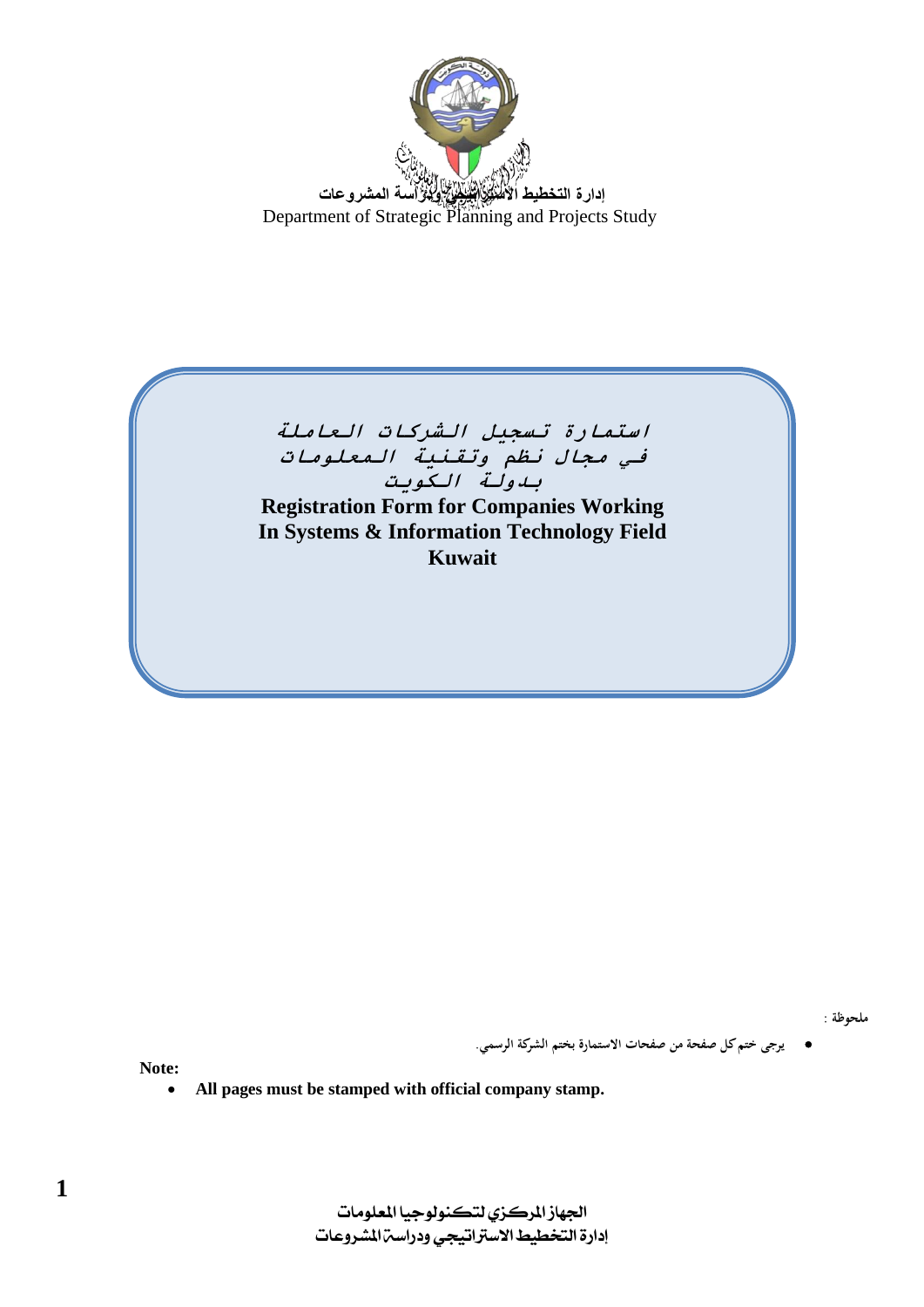## The Central Agency for Information Technology Department of Strategic Planning and Projects Study

## استمارة تسجيل الشركات العاملة في مجال نظم وتقنية المعلومات الألية **Registration Form for Companies Working in Automated Systems** and Information Technology Field

| ملاحظات | رأس لمال د.ك.       | سنتزالتأسيس      | اسمالشركت           |
|---------|---------------------|------------------|---------------------|
| Remarks | Capital Budget K.D. | Year Established | <b>Company Name</b> |
|         |                     |                  | الاسم:<br>Name:     |

| اسمالشهرة<br><b>Brief Name</b>  |
|---------------------------------|
| العنوان<br>Address              |
| هاتف                            |
| Telephone<br>فاکس<br><b>FAX</b> |
| بريد الكتروني<br>E-Mail         |

### المخولين بالتوقيع

| <b>Authorized Signatory</b> |         | الخولين بالتوقيع |
|-----------------------------|---------|------------------|
| التوقيع                     | الوظيفة | الاسم            |
| Signature                   | Title   | Name             |
|                             |         |                  |
|                             |         |                  |
|                             |         |                  |
|                             |         |                  |

### <u>ار</u>شادات:۔

- 1. يكتب الاسم باللغة العربية والانجليزية.
- 2. اسم الشهرة يكون من حروف مختصرة ويستخدم عادة للدلالة على الشركة.
- 3. العنوان يتضمن موقع المكتب الرئيسي ، والعنوان البريدي والموقع على شبكت الانترنت إن وجد .

#### **Directions:-**

- 1. The Company name should be written in Arabic & English.
- 2. Brief name is usually an abbreviation and is used to refer to the Company.
- 3. The address should include the main office location, postal address and Web site if applicable.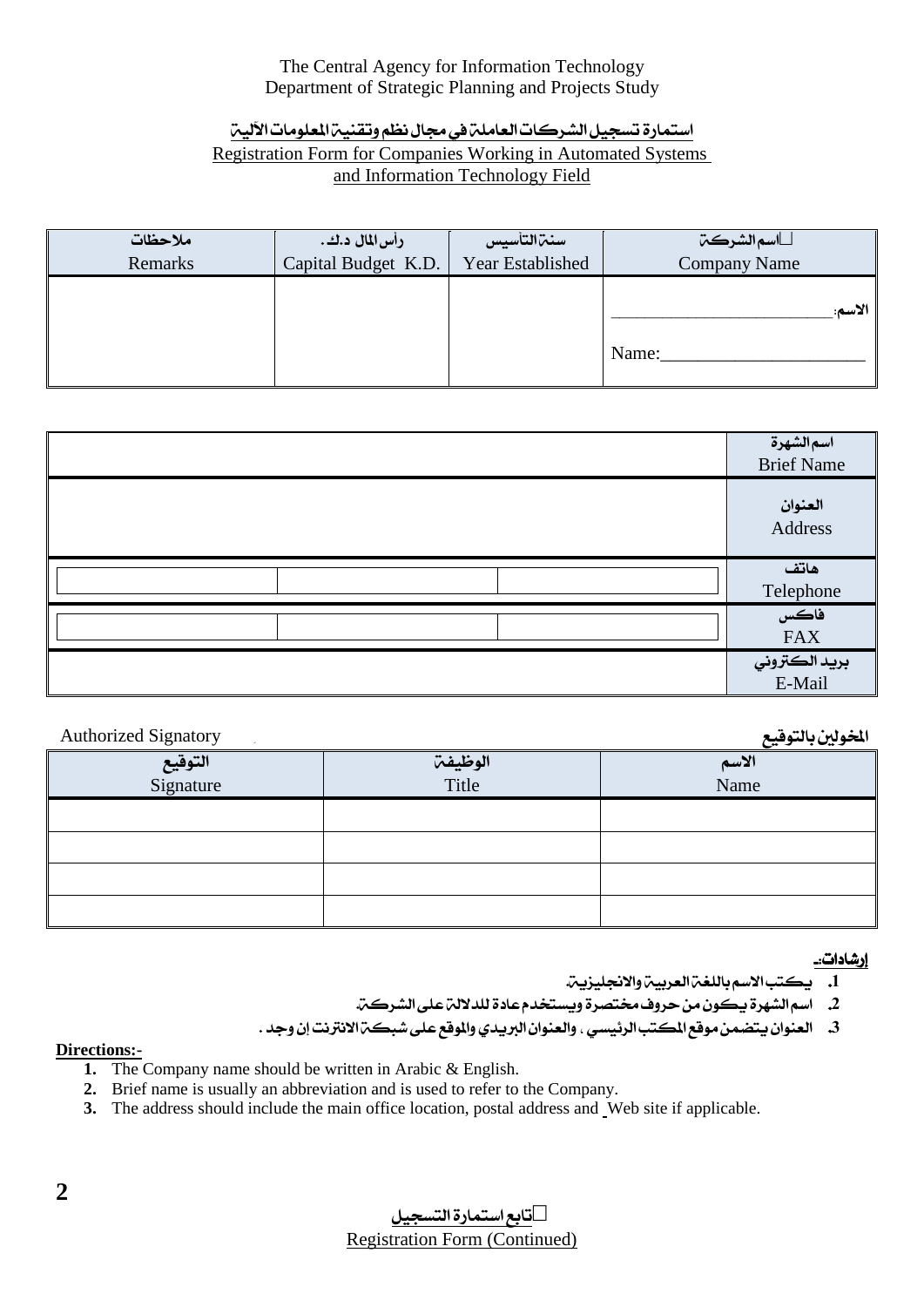| إيضاحات<br>Remarks | الوصف<br>Description                                                                                                                                                                                                     | البيان<br>Item                                                          |
|--------------------|--------------------------------------------------------------------------------------------------------------------------------------------------------------------------------------------------------------------------|-------------------------------------------------------------------------|
|                    | شركاء<br>فردي<br>Individual<br>Partners                                                                                                                                                                                  | *نوع التأسيس<br>*Type of Establishment                                  |
|                    |                                                                                                                                                                                                                          | المركز المالي<br><b>Financial Status</b>                                |
|                    | أفرع وعناوين<br><b>Branches &amp; Addresses</b>                                                                                                                                                                          | المكاتب الفرعين<br><b>Branches</b>                                      |
|                    | الكوادر العليا الثابتة في المكتب<br>Office Essential Supreme Staff<br>الكوادر المنية الثابتة المؤهلة<br><b>Essential Professional Staff</b><br>الجهاز الفني المساعد الثابت<br><b>Essential Assistant Technical Staff</b> | **المخطط الهيكلي للجهاز الإداري والفني<br>**Admin & Technical Structure |
|                    |                                                                                                                                                                                                                          | نشاط الشركت وتطوره<br>Company Activities &<br>Development               |

<u>إرشادات: </u>

\*توضع علامت √في الخانن الدالن على نوع التأسيس . \*\*ترفق بيانات السيرة الذاتيـة وتقديـم الأوراق الثبوتيـة عند الطلب.

**Directions:-**

\*Mark a $\sqrt{ }$  in the box referring to the establishment type. \*\*Curriculum Vitae must be enclosed , and evidential documents should be presented upon request.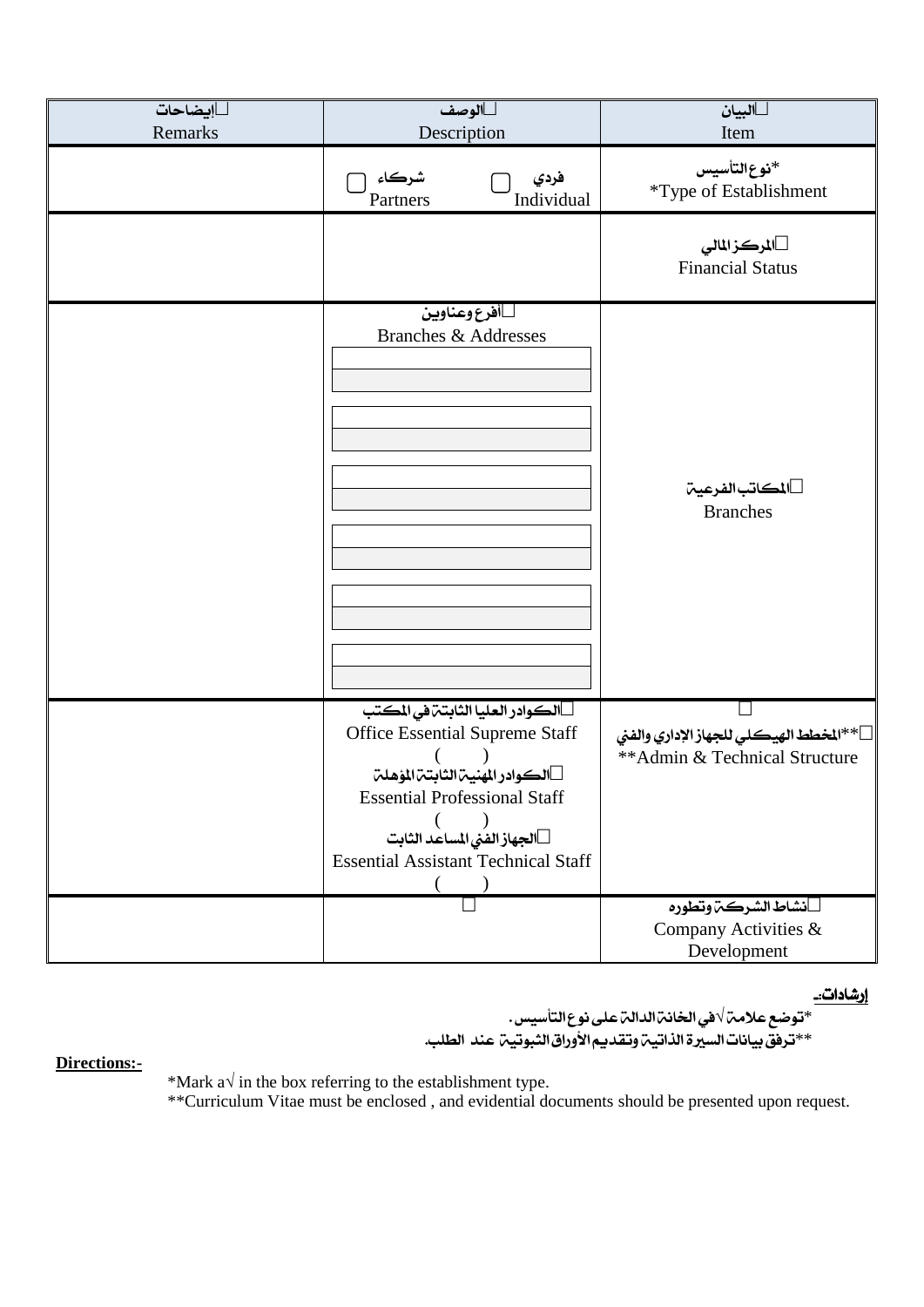المكاتب والشركات التي تمثلها الشركت أو المتعاونت معها بشكل رسمي. Offices and Companies which your Company represents or officially cooperating with. الجنسية ملاحظات نوع التعاون أو الوكالة مجالات العمل والتخصص اسم الشركت<sub>ا</sub> Remarks Type of Cooperation Work & expertise fields Nationality Company name

More pages can be added if needed

 $\mathcal{L}$ 

Enclose any documents that clarify type of cooperation or agency.

 $201 /$ 

3

التاريخ Date

التوقيع Signature الوظيفتن Title

اسم المسئول Name of in-charge

تضاف صفحات أخرى كلما كان ذلك ضروريا

ترفق أي مستندات توضح نوع التعاون أو الوكالة.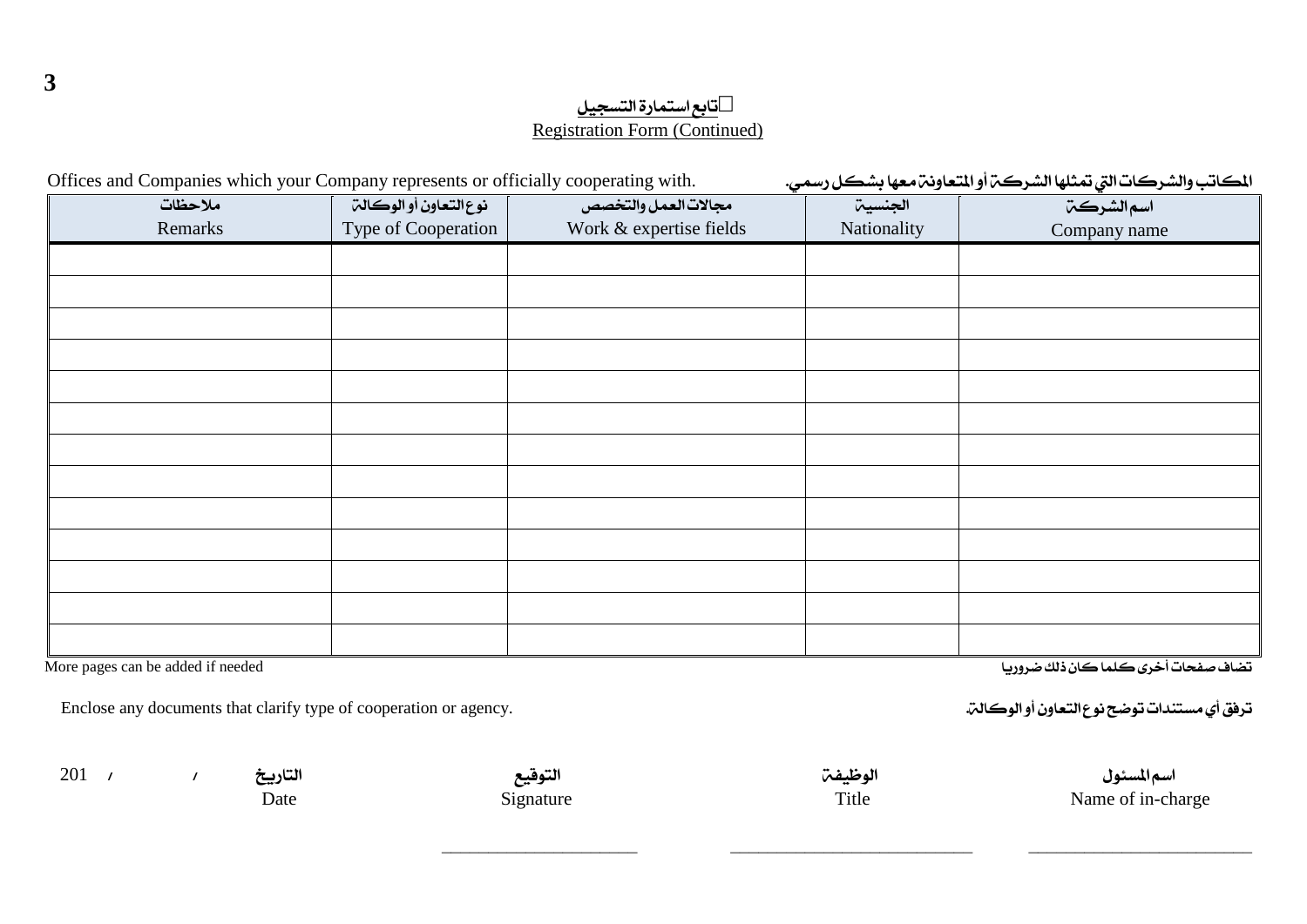تابع استمارة التسحيل Registration Form (Continued)

| <b>11</b>      | 10                                |                                                 |                   |                                                                                            |                                                                   |                                                                                 |                                                                      |                      |                                                                     |                                                   |
|----------------|-----------------------------------|-------------------------------------------------|-------------------|--------------------------------------------------------------------------------------------|-------------------------------------------------------------------|---------------------------------------------------------------------------------|----------------------------------------------------------------------|----------------------|---------------------------------------------------------------------|---------------------------------------------------|
| أخرى<br>Others | تجهيزمواقع<br>Site<br>preparation | توفير قوى<br>بشريت<br>Supplying<br>Man<br>Power | تدريب<br>Training | توريد<br>واختبار برامج<br>وصيانتها<br>Supplying,<br>testing and<br>maintaining<br>programs | توريد<br>وصيانة أجهزة<br>Supplying,<br>maintaining<br>Apparatuses | شبكات نظم<br>اتصالات آلبتن<br>Communication<br><b>Systems</b><br><b>Network</b> | تنفيذ أنظمت<br>متكاملت<br>System<br>Integration<br>(T.K.<br>Systems) | إشراف<br>Supervision | تصميم وبرمجن<br>وتنفيذ<br>Design,<br>Programming<br>&Implementation | دراسات<br>واستشارات<br>Studies &<br>Consultations |
|                |                                   |                                                 |                   |                                                                                            |                                                                   |                                                                                 |                                                                      |                      |                                                                     |                                                   |

إرشادات:۔

● ضع علامن √في المكان المناسب مع إضافن أين إيضاحات ترونها مناسبن في صفحات ملحقن إذا لزم الأمر.

### توضيح موجز لبنود الخدمات المدرجِم أعلاه..

- ا. دراسات واستشارات : القيام بالدراسات الخاصن بتطبيقات نظام وتقنين المعلومات مثل دراسات الجدوى الفنين والاهتصادين والاحتياجات الأوليـن والدراسـات التفصـيلين للنظـام وإعـداد كراســات المناقصات ، الاستشارات التخطيطيـن والتقييم الهندسي ، توصيف العمل وإعداد وثائق الفحص والاختبارات . . . الخ .
	- 2. تصميم وبرمجمّ وتنفيذ : تشمل كافمّ الأنشطمّ المتعلقمّ بتطوير النظام وبناؤه طبقا لوثائق مواصفاته وتسليمه للجهمّ المستفيدة .
		- 3. إشــــــــــراف : الأشراف الفني والإداري على الشركــت المناط بها تنفيذ العقد المبرم مع الجهت المستفيدة .
- 4. تنفيذ أنظمت متكاملـة : يتضمن ذلك جميع الأنشطة من بدءالشروع وحتى استلامه من قبل الجهة المستفيدة ويشمــل الدراسات والتصميم والتنفيذ و إعداد المواقع للعمـل وتوريـد التجهيزات الآلية وأجراء الإنشاءات والقيام بأنشطة التدريب . . . الخ .
	- 5. شبكات نظم اتصالات آلين: تنفيذ التمديدات وتوريد وتركيب واختبار مستلزمات الشبكات وعناصر الاتصالات الألين.
	- 6. **توريد وصيانة أجهزة** : توريد معدات التجهيزات الأليسة مثل الحواسب وملحقاتها ، وعناصر الاتصالات الألية والشبكات / أو تنفيذ أعمال الصيانة . . . الخ .
		- 7. توريد واختبار البرامج : توريد حزم برامج التطبيقـات والبرامج الحاهزة وبرامج الاختبارات ووسائل التطوير والتقييم والمتابعة للنظم الألية. . . الخ .
			- 8. التدريســــب : أعداد وتنفيذ برامج التدريب المختلفـة الخاصـة بمجال نظام وتقنيـة الملومات .
			- 9. **توفير قوي بشريبــت:** : توفير أخصائيين حسب احتياجات الجهت المستفيدة لأداء أعمال فنيت محددة ولفترات تحددها العقود المرمت.
		- 10. تجهيــزمواقــع : تجهيز غرف الحاسب من حيث التمديدات ، وسائل التبريد ، أجهــزة التغذيـب الكهربائيـب ، الأرضيات التواريب ( False Floor ).
- 11. أخـــــــري : تستخدم هذه الخانن لإضافن أي نشــــاط أخر ترونه مناسبا مثل خدمات الانترنت والنظم الخاصن مثل حفظ واسترجاع الوثائق (Image) ونظم الملومات الجغرافين (CIS). أَو لِمَزِيدِ مِنَ التَّوْضِيح بِخصوص أي مِن البِنود السابقيّ.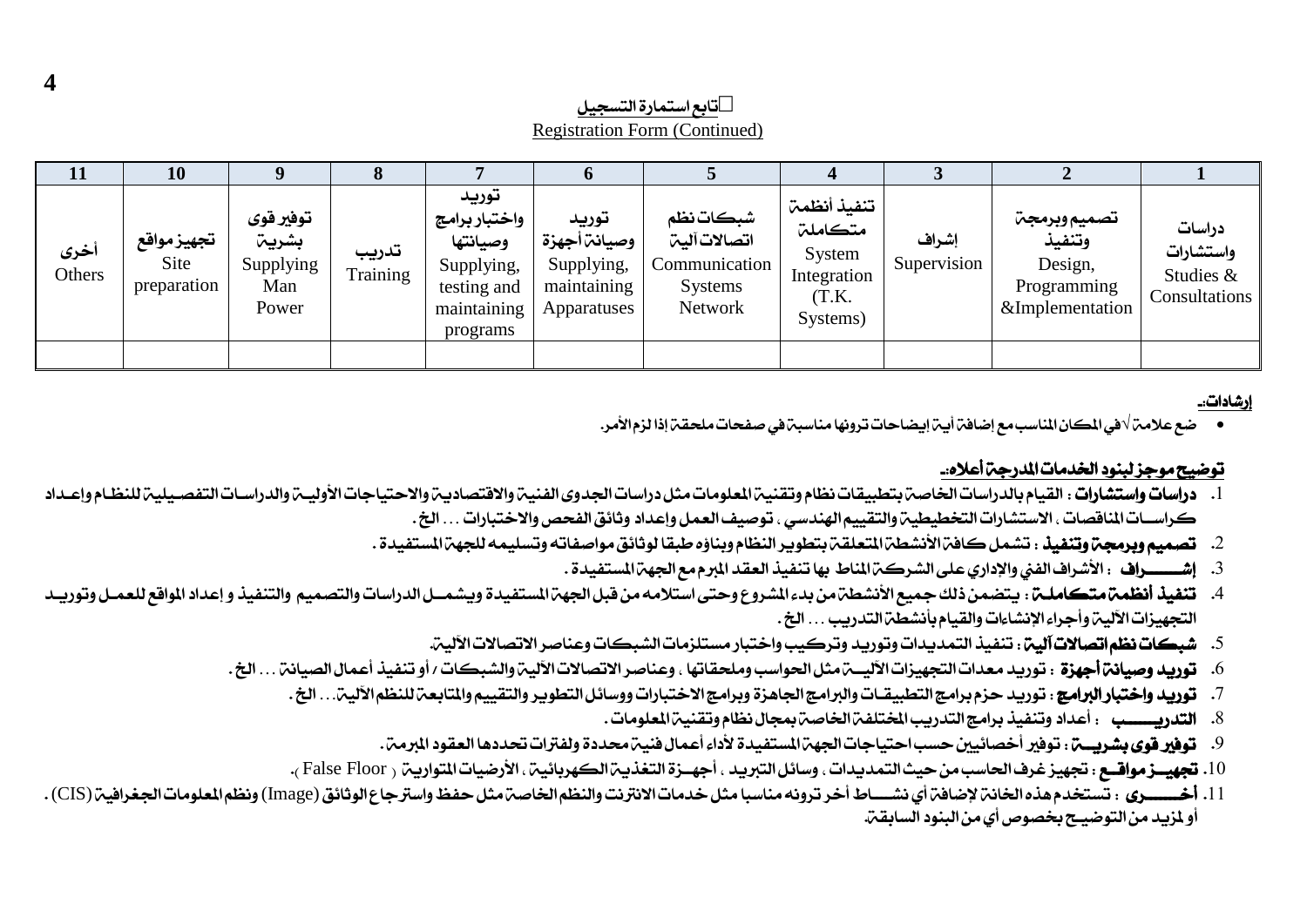### **Directions:-**

• Mark a  $\sqrt{ }$  in the suitable column, adding any other clarifications the you might feel helpful.

# **A brief explanation of the above activities:-**

- 1. **Studies and consultations:** Performing studies related to the applications of information technology like economic and technical feasibility studies and preliminary Eng. , detailed studies, tenders booklets, value engineering, work description and preparing of audition documents …Etc. .
- 2. **Designing, programming and Implementation :** Includes all activities related to the system promotion according to specifications and delivery to the beneficiary.
- 3. **Supervision:** Technical and administrative supervision on the company which is assigned to execute the contract concluded with the beneficiary body.
- 4. **System integration:** Including all activities from the project starting point till handing it over to the beneficiary body like studies, design, execution, site preparation, supplying equipments, construction and training, Etc. .
- 5. **Communication Systems:** Executing installations, supplying, fixing and testing all network requirements and communication components.
- 6. **Supplying and maintenance:** Supplying computers and accessories, components of communications and networks/ performing maintenance work, Etc.
- 7. **Supplying and testing programs:** Supplying programs and software, test programs, development and evaluation of software, Etc. .
- 8. **Training:** Preparing and performing training programs related to the field of Information Technology.
- 9. **Supplying Manpower:** Supplying specialists on need of beneficiary body to accomplish certain works for terms specified in concluded contracts.
- 10. **Site preparation:** Preparation of computer rooms with installations, ventilations, power supply and false floors.
- 11. **Others:** This column to be used for adding any appropriate activity such as internet services and private systems, images, CIS or for more clarification of other items.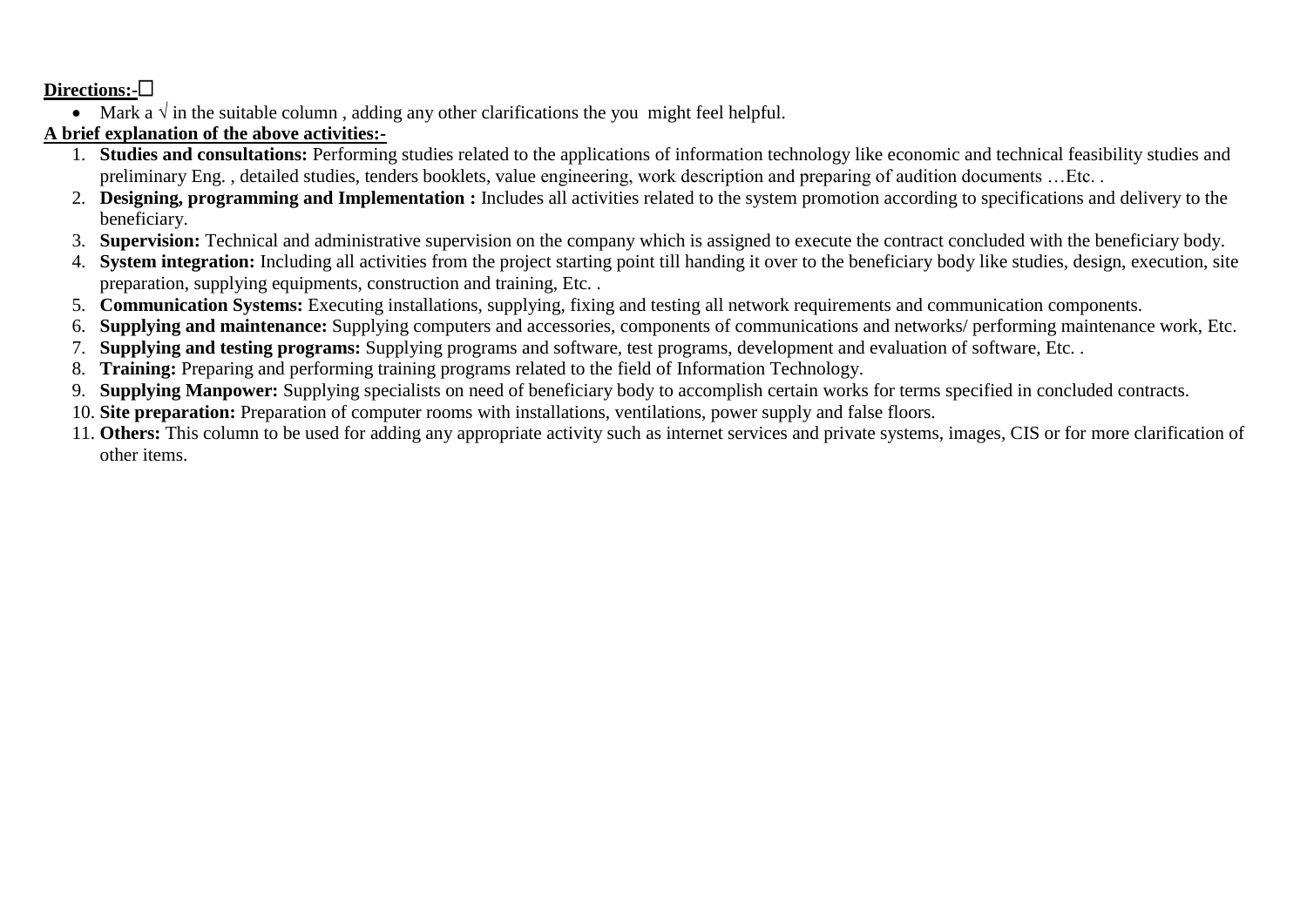تخصصات العاملين المتفرغين للعمل بالشركم بشكل دائم وغير موفدين لدى جهات أخرى Specialization of full time employees working for the company and not deputed elsewhere

| ملاحظات |                  | عدد سنوات الخبرة بالعمل<br>Years of experience |                         | التخصص الفني<br>الوظيفةالحالية<br>المؤهل العلمي |                        | الجنسية<br>Nationality                                              |  | مجال العمل التخصصي         |  |
|---------|------------------|------------------------------------------------|-------------------------|-------------------------------------------------|------------------------|---------------------------------------------------------------------|--|----------------------------|--|
| Remarks | المجموع<br>Total | قبل الشركة<br>Before                           | بالشركت<br>With company | <b>Current Position</b>                         | Technical<br>expertise | Qualifications<br><u>غير ڪويتي</u><br>كويتي<br>N/Kuwaiti<br>Kuwaiti |  | Field of<br>Specialization |  |
|         |                  |                                                |                         |                                                 |                        |                                                                     |  |                            |  |
|         |                  |                                                |                         |                                                 |                        |                                                                     |  |                            |  |
|         |                  |                                                |                         |                                                 |                        |                                                                     |  |                            |  |
|         |                  |                                                |                         |                                                 |                        |                                                                     |  |                            |  |
|         |                  |                                                |                         |                                                 |                        |                                                                     |  |                            |  |
|         |                  |                                                |                         |                                                 |                        |                                                                     |  |                            |  |
|         |                  |                                                |                         |                                                 |                        |                                                                     |  |                            |  |
|         |                  |                                                |                         |                                                 |                        |                                                                     |  |                            |  |
|         |                  |                                                |                         |                                                 |                        |                                                                     |  |                            |  |
|         |                  |                                                |                         |                                                 |                        |                                                                     |  |                            |  |
|         |                  |                                                |                         |                                                 |                        |                                                                     |  |                            |  |
|         |                  |                                                |                         |                                                 |                        |                                                                     |  |                            |  |
|         |                  |                                                |                         |                                                 |                        |                                                                     |  |                            |  |
|         |                  |                                                |                         |                                                 |                        |                                                                     |  |                            |  |
|         |                  |                                                |                         |                                                 |                        |                                                                     |  |                            |  |

تضاف صفحات أخرى كلما كان ذلك ضروريا للعدة العروب المستخدمة في المستخدمة في العروان العدة العروف من العدة العر<br>تضاف صفحات أخرى كلما كان ذلك ضروريا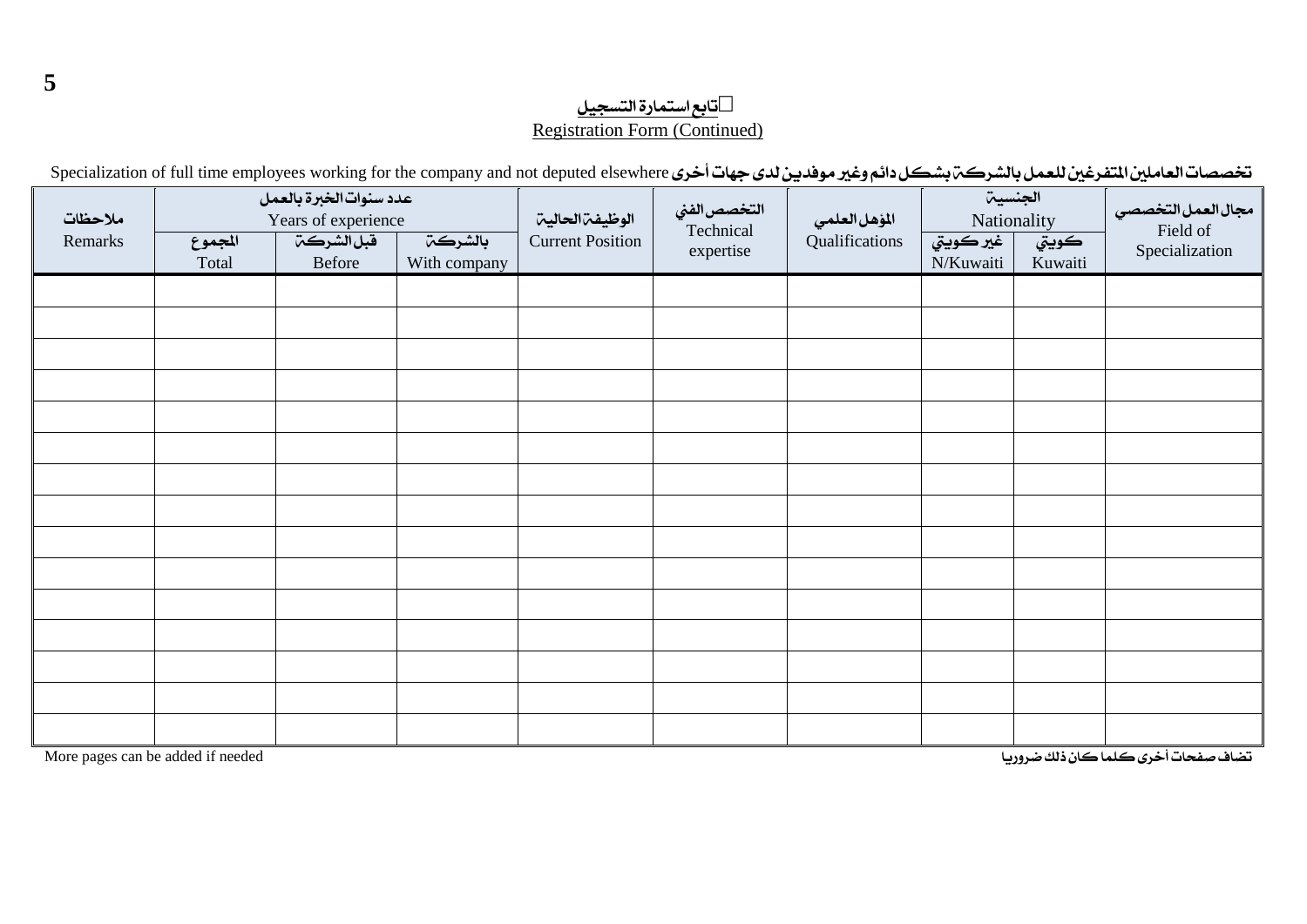\*تخصصات العاملين غير المتفرغين مستخدم التفرغين الملتفي الملتفي الملتفي الملتفي الملتفي التفرغين المستخدمات الع

مجالِ العملِ التخصصي Field of Specialization الحنسية الملهي Nationality **Qualifications** التخصص الفنى Technical expertise عدد سنوات الخبرة في مجال العمل Years of experience in the field المهام المكلف بها بالشركت Work assignment \*\*فترات العمل \*\*Work periods السعاتَ نٜٛيت Remarks Kuwaiti غير كويتي N/Kuwaiti َٔ From إىل To

تضاف صفحات أخرى كلما كان ذلك ضروريا للعروريا للعائن ذلك ضروريا للعروري المستخدم العروري ضمض العائز ذلك من العر

\*يستخدم هذا النموذج لبيانات العاملين بالشركت بشكل جزئي ، أي المنتدبين لفترات محددة من جهات أخرى. \*بيرجي توضيح ساعات العمل اليومي ، وان لم يكن ذلك مناسبا فيرجى توضيح أسلوب التعاقد بخانن الملاحظات.

\*This form is used for employees working as part time or deputed by others.

\*Please mention daily working hours if possible, or contracting method in the remarks column.

**6**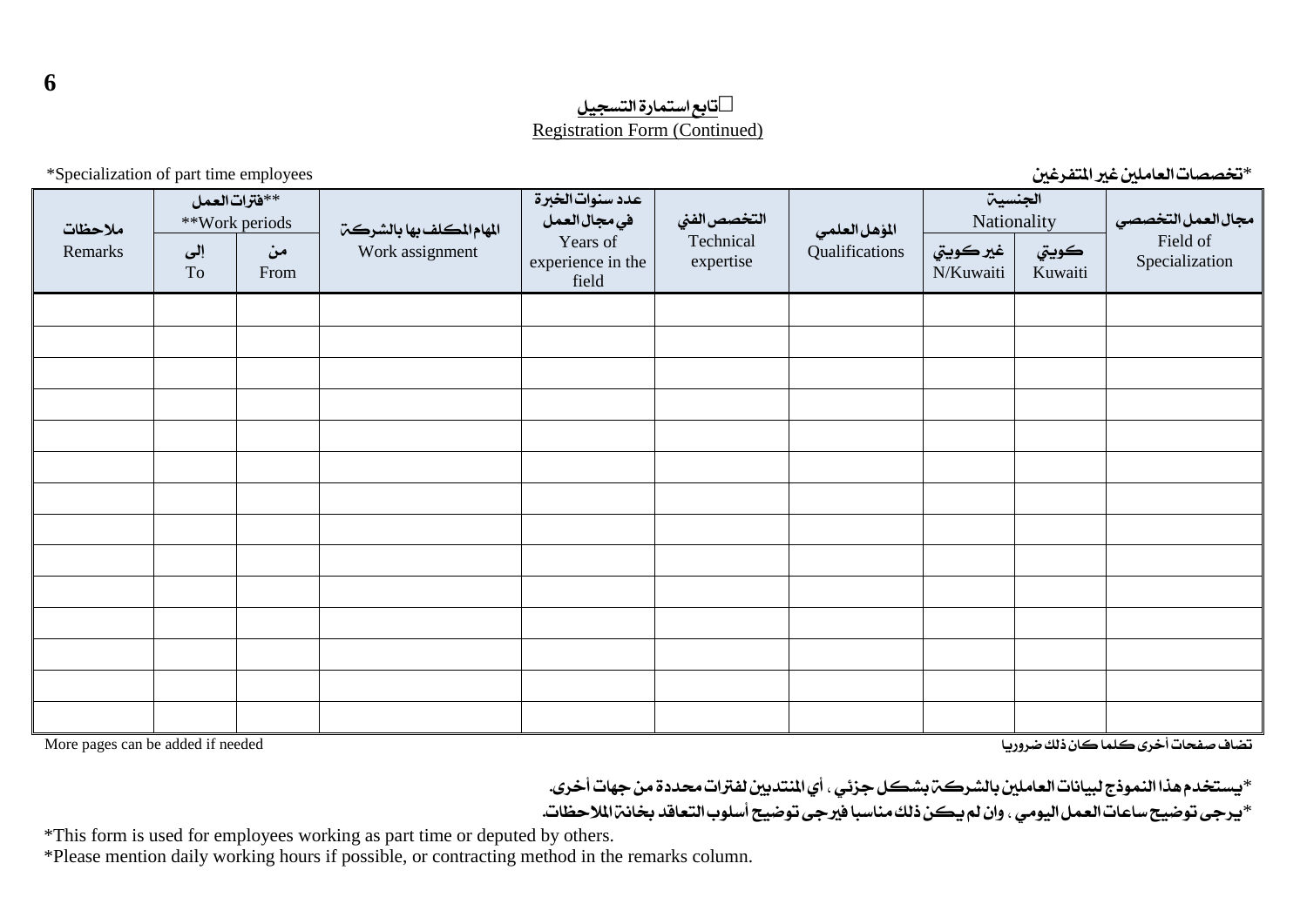\*صجال العمل والخبرة المستبتة. المسببت المسبب المسبب المسبب المسبب المسبب المسبب المسبب المسبب المسبب المسبب ال

|                                   | $***$                           | الفترة الزمنية<br>Project period |            |                                                    | حجم العمل<br>Project size        |                                    | الجهت المستفيدة<br>Beneficiary  |                                               |                                   |                                               |
|-----------------------------------|---------------------------------|----------------------------------|------------|----------------------------------------------------|----------------------------------|------------------------------------|---------------------------------|-----------------------------------------------|-----------------------------------|-----------------------------------------------|
| ملاحظات<br>Remarks                | الجهات المشاركت<br>Participants | إلى<br>To                        | من<br>From | العمالة<br>(عامل/شهر)<br>(Man Power)<br>$/$ month) | المالي د.ك.<br>Financial<br>K.D. | تلفون<br>Contact<br>N <sub>o</sub> | اسمالمسئول<br>In-charge<br>name | موقع أو<br>جه <sup>ا</sup> العمل<br>Work site | نوع التكليف<br>Assignment<br>type | اسم المشروع العقد<br>Project/contract<br>name |
|                                   |                                 |                                  |            |                                                    |                                  |                                    |                                 |                                               |                                   |                                               |
|                                   |                                 |                                  |            |                                                    |                                  |                                    |                                 |                                               |                                   |                                               |
|                                   |                                 |                                  |            |                                                    |                                  |                                    |                                 |                                               |                                   |                                               |
|                                   |                                 |                                  |            |                                                    |                                  |                                    |                                 |                                               |                                   |                                               |
|                                   |                                 |                                  |            |                                                    |                                  |                                    |                                 |                                               |                                   |                                               |
|                                   |                                 |                                  |            |                                                    |                                  |                                    |                                 |                                               |                                   |                                               |
|                                   |                                 |                                  |            |                                                    |                                  |                                    |                                 |                                               |                                   |                                               |
|                                   |                                 |                                  |            |                                                    |                                  |                                    |                                 |                                               |                                   |                                               |
|                                   |                                 |                                  |            |                                                    |                                  |                                    |                                 |                                               |                                   |                                               |
|                                   |                                 |                                  |            |                                                    |                                  |                                    |                                 |                                               |                                   |                                               |
| More pages can be added if needed |                                 |                                  |            |                                                    |                                  |                                    |                                 |                                               |                                   | تضاف صفحات أخرى كلما كان ذلك ضروريا           |

\*تكتب البيانات عن المشاريع أو العقود بالتسلسل الزمني من الحالي إلى السابق رأحدث المشاريع أو العقود تذكر أولا، \*\*بوضح نوع التكليف من حيث هل تم إنجاز العمل بصفته المقاول الرئيسي أو الفرعي. \*\*\*بيان الجهات المشاركين للتعاقد، مثل الوكالي أو مقاول من الباطن.

\*Particulars of projects to be written in time track from the current to the former (latest projects or contracts to be written first).

\*\*Assignment type means whether the company is the main or subcontractor of the project.

\*\*\*Particulars of participants like subcontractors or agencies.

**7**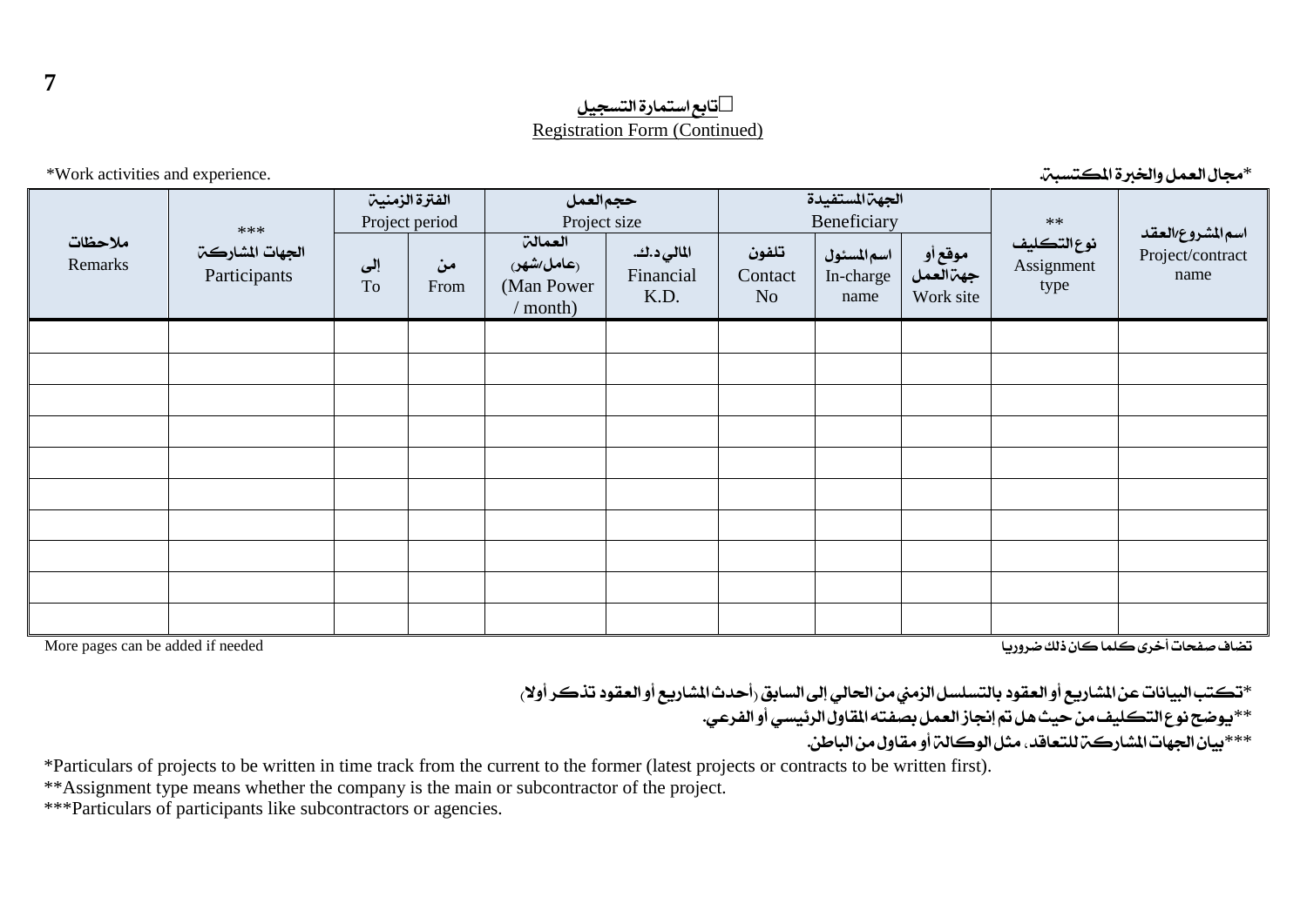توزيع الشاريع العقود والعاملين على مجالات الأفرع التخصصية المطلوب التأهيل بها. . . Distribution of projects, contracts and employees among branches of specialized fields

| ملاحظات<br>Remarks | الجهة<br>المستفيدة<br>Beneficiary | ***<br>الجهات المشاركت<br>Participants | فترة التنفيذ<br>Duration | حجم العمل<br>(عامل/شهر أو د.ك.)<br>(Man Power)<br>/ month or K.D.) | $**$<br>نبذة عن طبيعة العمل المنفذ<br>Brief nature of work | اسم المشروع العقد<br>Project/contract | مجال العمل التخصصى<br>Specialized work field                                                                                                                                                                                                                   |                                                                     |
|--------------------|-----------------------------------|----------------------------------------|--------------------------|--------------------------------------------------------------------|------------------------------------------------------------|---------------------------------------|----------------------------------------------------------------------------------------------------------------------------------------------------------------------------------------------------------------------------------------------------------------|---------------------------------------------------------------------|
|                    |                                   |                                        |                          |                                                                    |                                                            |                                       | أدراسات،إشراف،إدارة وتشغيل<br>a-Studies, supervision<br>and operation<br>بتوفير خبرات بشرين<br>b-Supplying experienced manpower<br>ج إدخال بيانات<br>c-Data entry                                                                                              | خدمات<br>استشاريت<br>Consulting<br>services                         |
|                    |                                   |                                        |                          |                                                                    |                                                            |                                       | أحواسب رئيسية وملحقاتها<br>a-Main Computers and accessories<br>بدحواسب شخصين وملحقاتها<br>b-PC's and accessories<br>ج أجهزة اتصالات<br>c-Communication apparatuses<br>دأجهزة ميكروفيلميت<br>d-Microfilm apparatuses<br>هـأجهزة حفظ واسترجاع وثائق<br>e-Imaging | توريد أجهزة<br>وصيانتها<br>Supplying&<br>maintaining<br>apparatuses |
|                    |                                   |                                        |                          |                                                                    |                                                            |                                       | توريد برامج<br>Supplying software<br>تجهيز مواقع<br>Site preparation                                                                                                                                                                                           |                                                                     |
|                    |                                   |                                        |                          |                                                                    |                                                            |                                       | تدريب<br>Training<br>تنفيذ مشروعات متكاملت<br>Implementation of integrated projects/T.K. systems                                                                                                                                                               |                                                                     |

تضاف صفحات أخرى كلما كان ذلك ضروريا

More pages can be added if needed

\*تكتب البيانات عن الشاريع أو العقود البرمن خلال سنوات الأخيرة فقط وفي حالن تعدد الشاريع بشكل كبير فأنن يمكن أيجاز ذلك بذكر الشاريع الرئيسين فقط .

\*\*يتم في هذه الخانن كتابن مختصر مفيد عن طبيعن العمل المجز وهل تم ذلك بصفته المقاول الرئيسي أو الفرعي .

\*\*\* توضح الجهات التي شاركت بالمشروع أو التي تقدم الدعم الفني للمتعاقد مثل الوكالتي ا أو مقاول من الباطن / ... الخ.

\*Write particulars of the latest projects only, if too many projects are in hand choose main one's only.

\*\*In the column, write the nature of work in brief, and whether the company was the main or subcontractor of the project.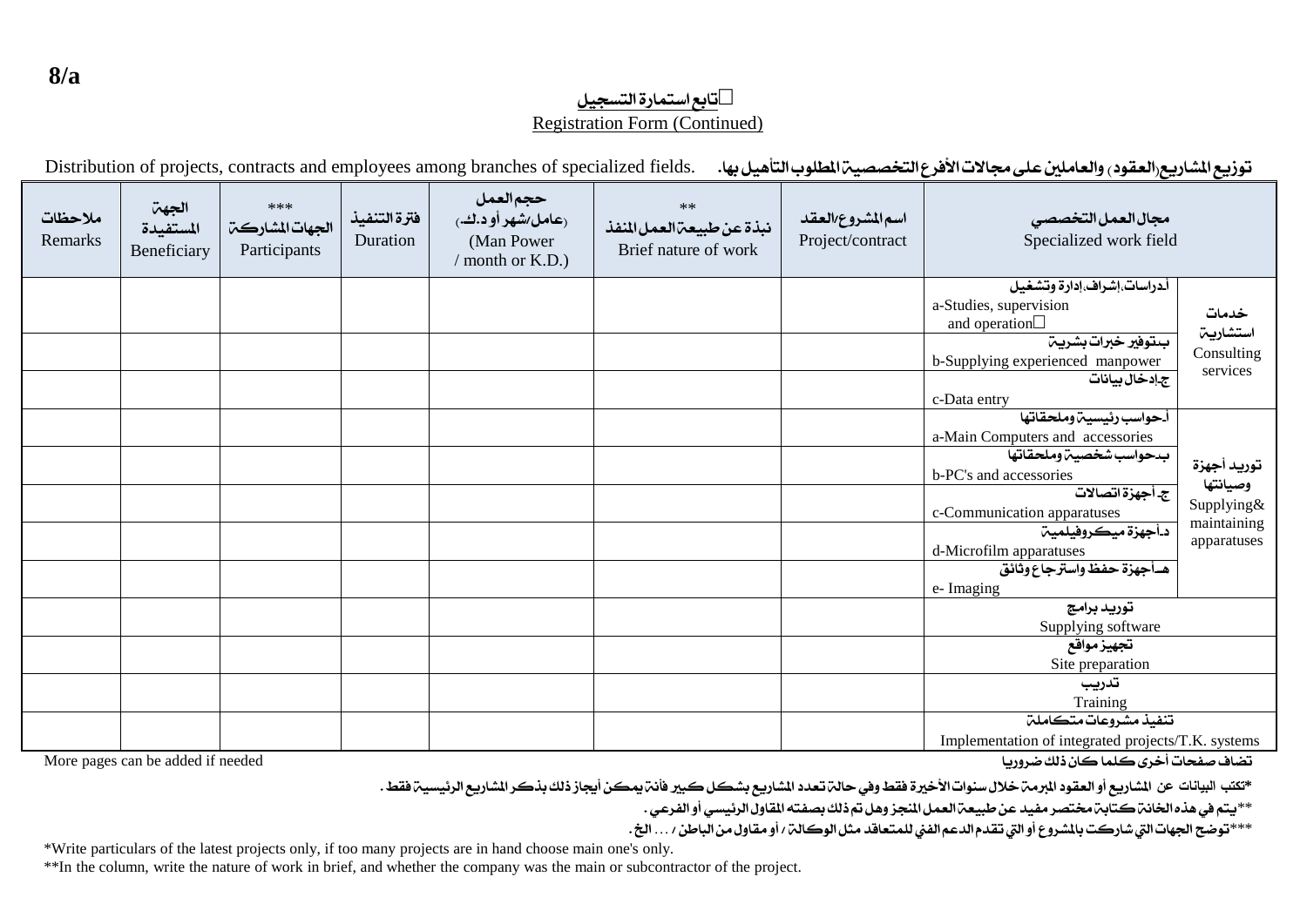توزيع المشاريع(العقود) والعاملين على مجالات الأفرع التخصصية المطلوب التأهيل بها. . .Distribution of projects, contracts and employees among branches of specialized fields

|         |                                                  | طاقم العمل العاملين المتفرغين               |                         |                                       | المشاريع والعقود رخلال 3 سنوات سابقتن          | مجال العمل التخصصي         |                                                                                                                                                                    |                                                                     |
|---------|--------------------------------------------------|---------------------------------------------|-------------------------|---------------------------------------|------------------------------------------------|----------------------------|--------------------------------------------------------------------------------------------------------------------------------------------------------------------|---------------------------------------------------------------------|
| ملاحظات |                                                  | Work staff (full time)                      |                         |                                       | Projects and contracts within the last 3 years |                            | Specialized work field                                                                                                                                             |                                                                     |
| Remarks | متوسط عدد الكوادر المهنين<br>Average Tech. Staff | متوسط سنوات الخبرة<br>Average<br>Experience | العدد الإجمالي<br>Total | متوسط مدة التنفيذ<br>Average duration | متوسط التكلفتى د.ك<br>Average cost K.D.        | العدد<br>الإجمالي<br>Total | فرعي<br>Subsidiary                                                                                                                                                 | رئيسي<br>Main                                                       |
|         |                                                  |                                             |                         |                                       |                                                |                            | دراسات استشاريت<br>Consulting studies<br>توفير قوى بشريت<br>Supplying manpower<br>إدارة وإشراف<br>Managing & supervision                                           | أبحاث واستشارات<br>Research &<br>Consultation                       |
|         |                                                  |                                             |                         |                                       |                                                |                            | حاسبات رئيسية وملحقاتها<br>Main computer &<br>accessories<br>أجهزة اتصالات وشبكات<br>Communication &<br>network apparatuses<br>أجهزة أنظمت خاصت<br>Private systems | توريد أجهزة<br>وصيانتها<br>Supplying&<br>maintaining<br>apparatuses |
|         |                                                  |                                             |                         |                                       |                                                |                            | تصميم وبرمجة أنظمة<br>تطبيقين<br>Design & applied systems<br>programming<br>توريد واختبار وتهيئة برمجيات<br>Supply, testing and<br>creating software               | برامج<br>Software                                                   |
|         |                                                  |                                             |                         |                                       |                                                |                            | مشاريع متكاملة<br>Integrated projects/T.K. systems                                                                                                                 |                                                                     |

تضاف صفحات أخرى كلما كان ذلك ضروريا كان ذلك من العرون العامل العربي من العرون العرون العرون العربي العربي العر

ملحوظنتن بيجب عدم التعارض مع بيانات المشاريع بالجدول (7) وقائمن العاملين المتفرغين بالجدول (5).

Note:- There must be no conflict between projects data in table(7) and fulltime employees list in table(5).